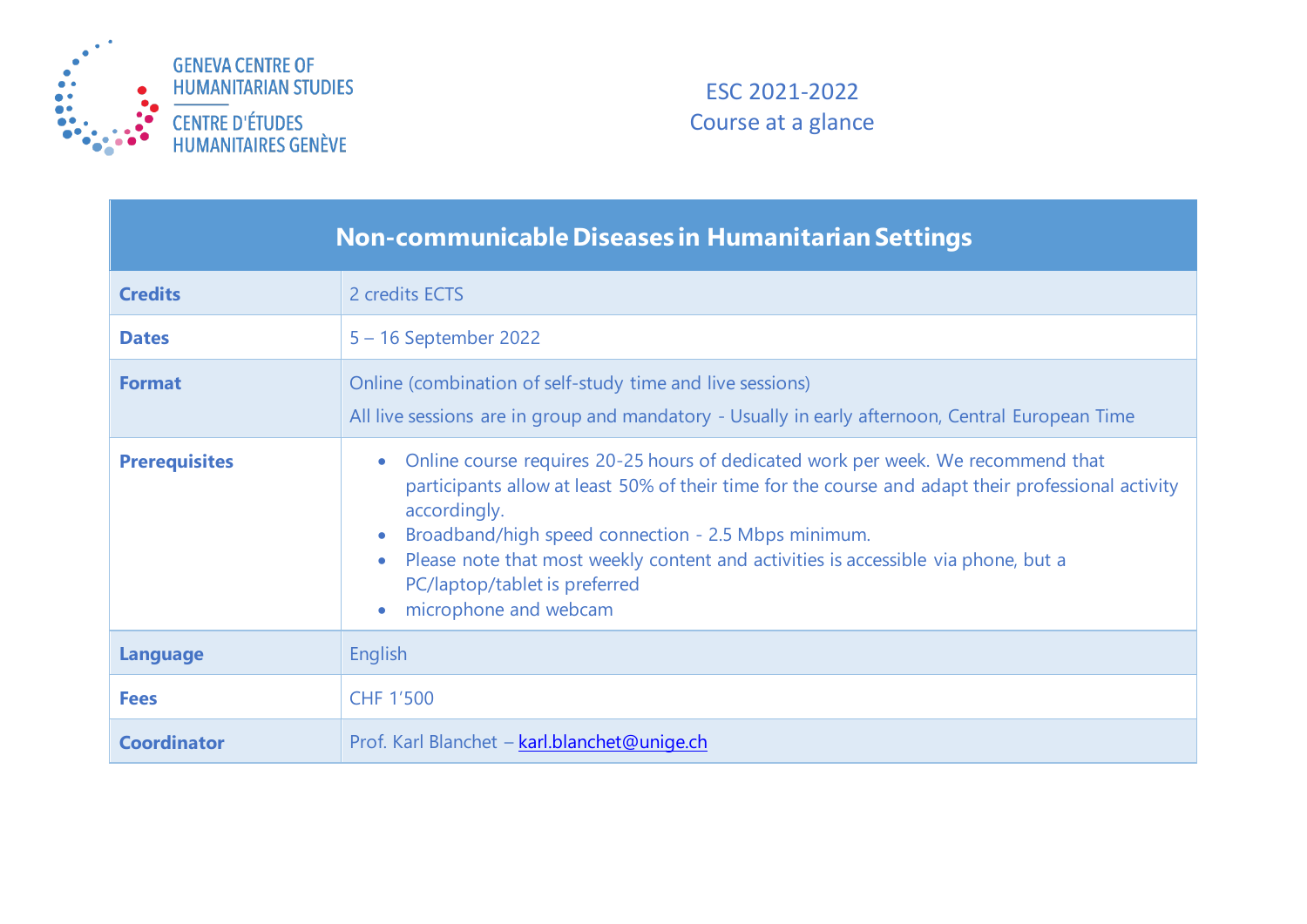

# ESC 2021-2022 Course at a glance

### **Course overview**

#### **Short description**

This executive short course focuses on the particular challenges presented by non-communicable diseases in emergencies, as well as the design of adapted and effective projects to address non-communicable diseases. The course is delivered in partnership with the [Centre for](https://www.lshtm.ac.uk/research/centres/centre-global-chronic-conditions/)  [Global Chronic Conditions](https://www.lshtm.ac.uk/research/centres/centre-global-chronic-conditions/) at the [London School of Hygiene & Tropical Medicine.](https://www.lshtm.ac.uk/)

#### **Objectives of the course**

At the end of the course, you will be able to:

- Explain the concept of chronicity and identify the main non-communicable diseases (NCDs).
- Identify and assess the burden of NCDs in a specific context.
- Design a programme to address the needs of people with NCDs during a humanitarian emergency.

#### **Workload**

Around 20-25 hours of work each week, including:

- Asynchronous self-study activities (such as case studies, videos, recorded slideshows, readings, etc.)
- Synchronous live sessions

### **Structure of the course**

- What are non-communicable chronic diseases (NCDs)?
- What is the burden of NCDs in emergencies?
- Assessing the needs and setting priorities
- Models of care for NCDs